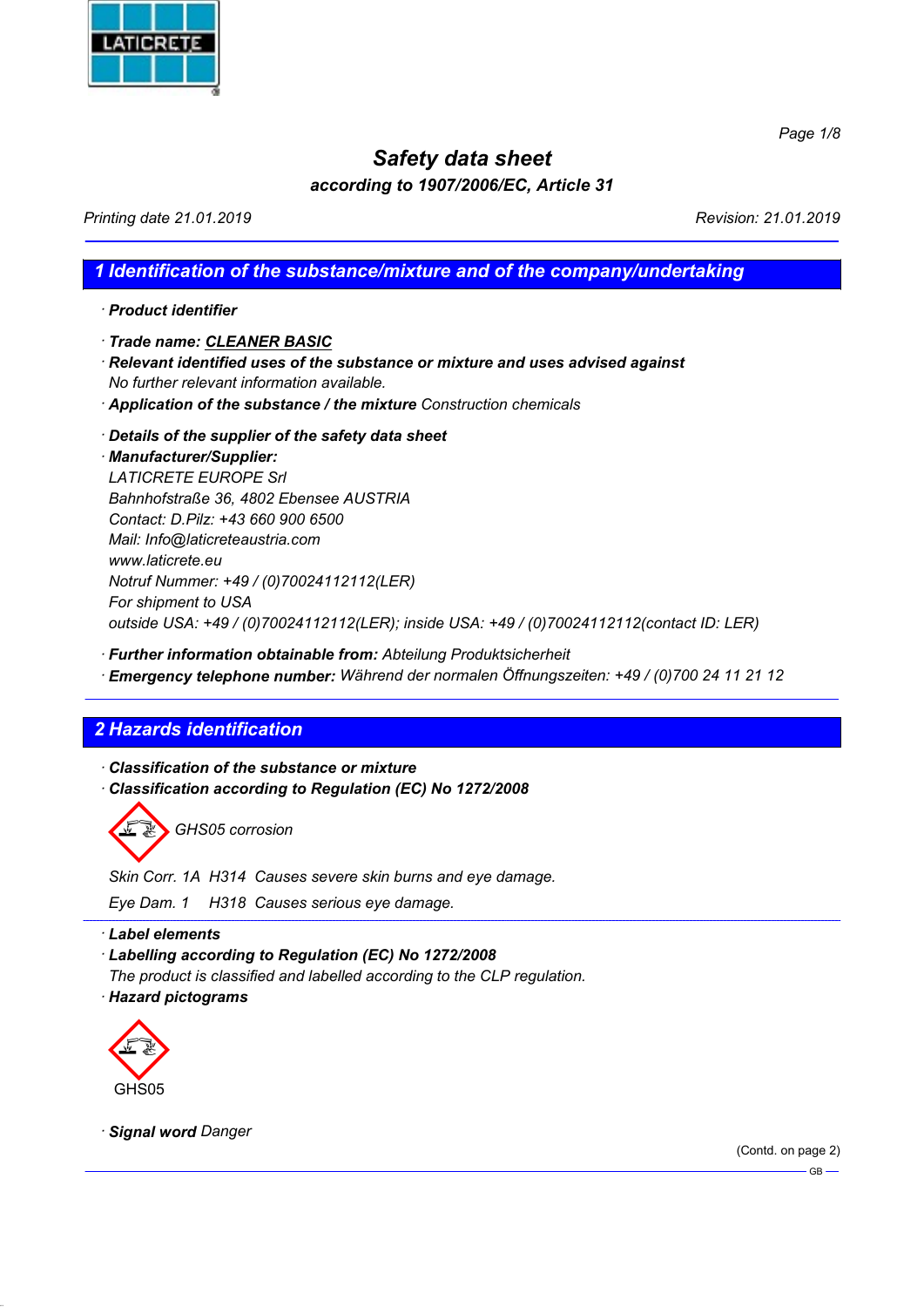Printing date 21.01.2019 Revision: 21.01.2019

(Contd. of page 1)

#### Trade name: CLEANER BASIC

|                                                                                                      | Hazard-determining components of labelling:                                                           |  |  |
|------------------------------------------------------------------------------------------------------|-------------------------------------------------------------------------------------------------------|--|--|
| sodium hydroxide                                                                                     |                                                                                                       |  |  |
| $\cdot$ Hazard statements                                                                            |                                                                                                       |  |  |
|                                                                                                      | H314 Causes severe skin burns and eye damage.                                                         |  |  |
| <b>Precautionary statements</b>                                                                      |                                                                                                       |  |  |
| P <sub>101</sub>                                                                                     | If medical advice is needed, have product container or label at hand.                                 |  |  |
| P <sub>102</sub>                                                                                     | Keep out of reach of children.                                                                        |  |  |
| P <sub>103</sub>                                                                                     | Read label before use.                                                                                |  |  |
| P303+P361+P353 IF ON SKIN (or hair): Take off immediately all contaminated clothing. Rinse skin with |                                                                                                       |  |  |
|                                                                                                      | water for shower].                                                                                    |  |  |
|                                                                                                      | P305+P351+P338 IF IN EYES: Rinse cautiously with water for several minutes. Remove contact lenses, if |  |  |
|                                                                                                      | present and easy to do. Continue rinsing.                                                             |  |  |
| P310                                                                                                 | Immediately call a POISON CENTER/doctor.                                                              |  |  |
| P321                                                                                                 | Specific treatment (see on this label).                                                               |  |  |
| P405                                                                                                 | Store locked up.                                                                                      |  |  |
| P <sub>501</sub>                                                                                     | Dispose of contents/container in accordance with local/regional/national/international                |  |  |
|                                                                                                      | regulations.                                                                                          |  |  |
| <b>Other hazards</b>                                                                                 |                                                                                                       |  |  |
|                                                                                                      | $\cdot$ Results of PBT and vPvB assessment                                                            |  |  |
| · <b>PBT:</b> Not applicable.                                                                        |                                                                                                       |  |  |

· vPvB: Not applicable.

# 3 Composition/information on ingredients

#### · Chemical characterisation: Mixtures

· Description: Mixture of substances listed below with nonhazardous additions.

| CAS: 1310-73-2<br>sodium hydroxide<br>$\Leftrightarrow$ Skin Corr. 1A, H314<br>EINECS: 215-185-5 | Dangerous components: |  |  |  |  |  |      |
|--------------------------------------------------------------------------------------------------|-----------------------|--|--|--|--|--|------|
|                                                                                                  |                       |  |  |  |  |  | 2–5% |
|                                                                                                  |                       |  |  |  |  |  |      |

· Additional information: For the wording of the listed hazard phrases refer to section 16.

## 4 First aid measures

- · Description of first aid measures
- · General information: Immediately remove any clothing soiled by the product.
- · After inhalation: In case of unconsciousness place patient stably in side position for transportation.
- · After skin contact: Immediately wash with water and soap and rinse thoroughly.
- · After eye contact: Rinse opened eye for several minutes under running water. Then consult a doctor.
- · After swallowing: Drink plenty of water and provide fresh air. Call for a doctor immediately.
- · Information for doctor:
- · Most important symptoms and effects, both acute and delayed No further relevant information available.
- · Indication of any immediate medical attention and special treatment needed No further relevant information available.

(Contd. on page 3)

 $-$  GB  $-$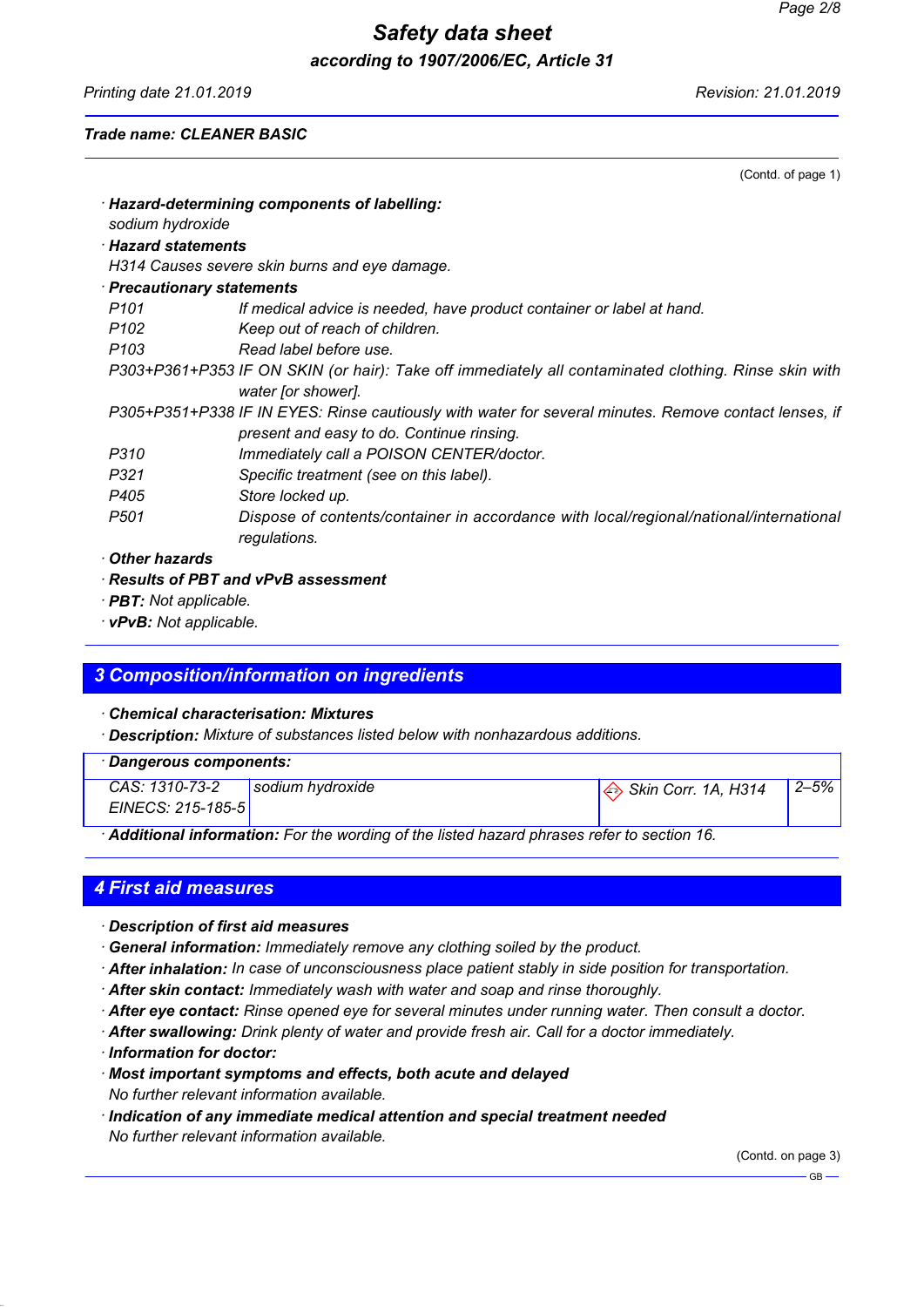Printing date 21.01.2019 Revision: 21.01.2019

#### Trade name: CLEANER BASIC

(Contd. of page 2)

### 5 Firefighting measures

- · Extinguishing media
- · Suitable extinguishing agents: Use fire extinguishing methods suitable to surrounding conditions.
- · Special hazards arising from the substance or mixture
- During heating or in case of fire poisonous gases are produced.
- · Advice for firefighters
- · Protective equipment: Mouth respiratory protective device.

### 6 Accidental release measures

- · Personal precautions, protective equipment and emergency procedures Mount respiratory protective device.
- Wear protective equipment. Keep unprotected persons away.
- · Environmental precautions: Do not allow to enter sewers/ surface or ground water.
- · Methods and material for containment and cleaning up:

Absorb with liquid-binding material (sand, diatomite, acid binders, universal binders, sawdust). Use neutralising agent.

Dispose contaminated material as waste according to item 13.

Ensure adequate ventilation.

- · Reference to other sections
- See Section 7 for information on safe handling.
- See Section 8 for information on personal protection equipment.

See Section 13 for disposal information.

# 7 Handling and storage

- · Handling:
- · Precautions for safe handling

Ensure good ventilation/exhaustion at the workplace. Prevent formation of aerosols.

- · Information about fire and explosion protection: Keep respiratory protective device available.
- · Conditions for safe storage, including any incompatibilities
- · Storage:
- · Requirements to be met by storerooms and receptacles: No special requirements.
- · Information about storage in one common storage facility: Not required.
- · Further information about storage conditions: Keep container tightly sealed.
- · Specific end use(s) No further relevant information available.

## 8 Exposure controls/personal protection

· Additional information about design of technical facilities: No further data; see item 7.

(Contd. on page 4)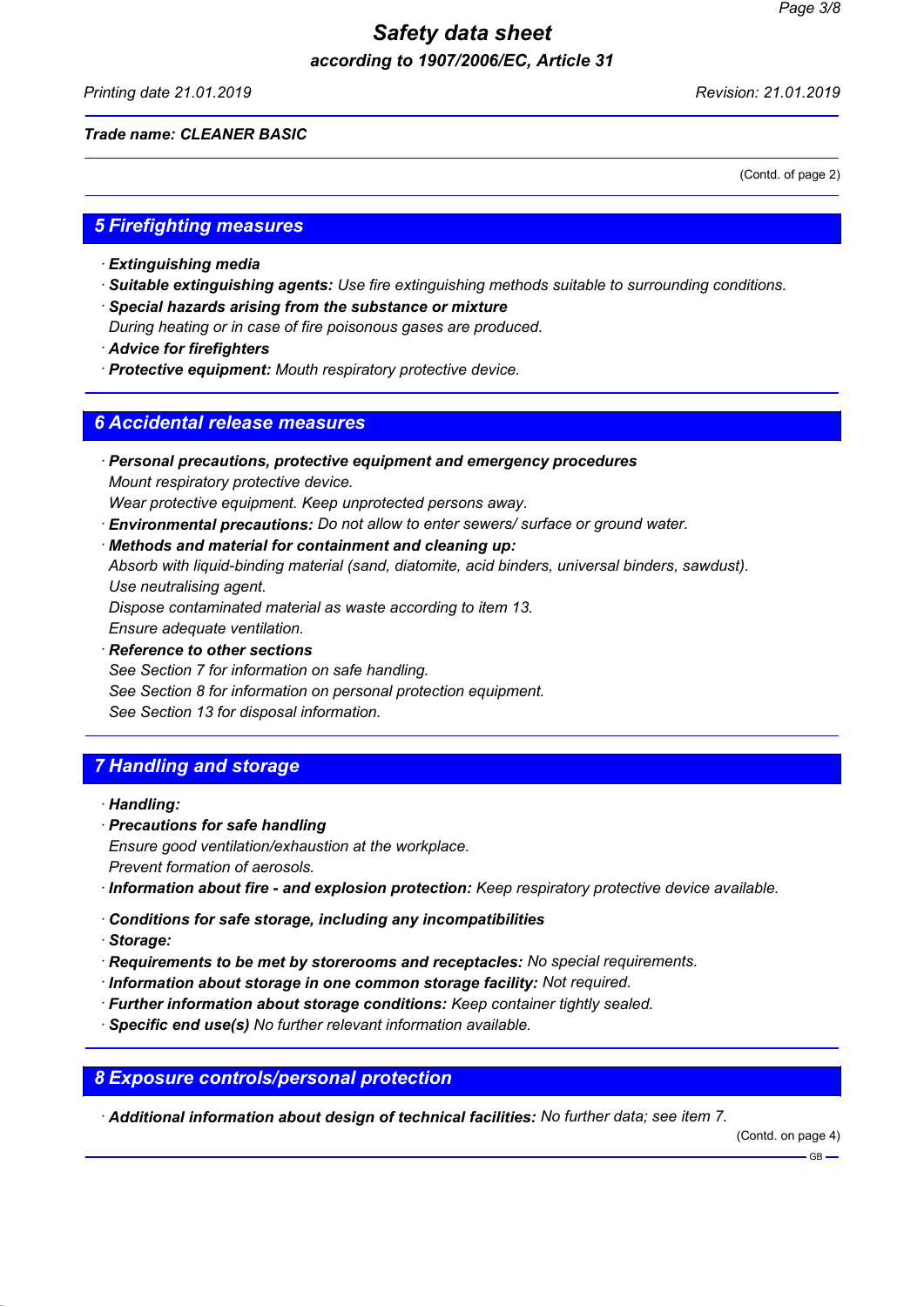Printing date 21.01.2019 Revision: 21.01.2019

(Contd. of page 3)

#### Trade name: CLEANER BASIC

· Control parameters

· Ingredients with limit values that require monitoring at the workplace:

1310-73-2 sodium hydroxide

WEL Short-term value: 2 mg/m<sup>3</sup>

· Additional information: The lists valid during the making were used as basis.

#### · Exposure controls

- · Personal protective equipment:
- · General protective and hygienic measures:

Keep away from foodstuffs, beverages and feed. Immediately remove all soiled and contaminated clothing

Wash hands before breaks and at the end of work.

Avoid contact with the eyes.

Avoid contact with the eyes and skin.

#### · Respiratory protection:

In case of brief exposure or low pollution use respiratory filter device. In case of intensive or longer exposure use self-contained respiratory protective device.

#### · Protection of hands:



Protective gloves

The glove material has to be impermeable and resistant to the product/ the substance/ the preparation. Due to missing tests no recommendation to the glove material can be given for the product/ the preparation/ the chemical mixture.

Selection of the glove material on consideration of the penetration times, rates of diffusion and the degradation

· Material of gloves

The selection of the suitable gloves does not only depend on the material, but also on further marks of quality and varies from manufacturer to manufacturer. As the product is a preparation of several substances, the resistance of the glove material can not be calculated in advance and has therefore to be checked prior to the application.

#### · Penetration time of glove material

The exact break through time has to be found out by the manufacturer of the protective gloves and has to be observed.

Eye protection:



Tightly sealed goggles

(Contd. on page 5)

 $-$  GB  $-$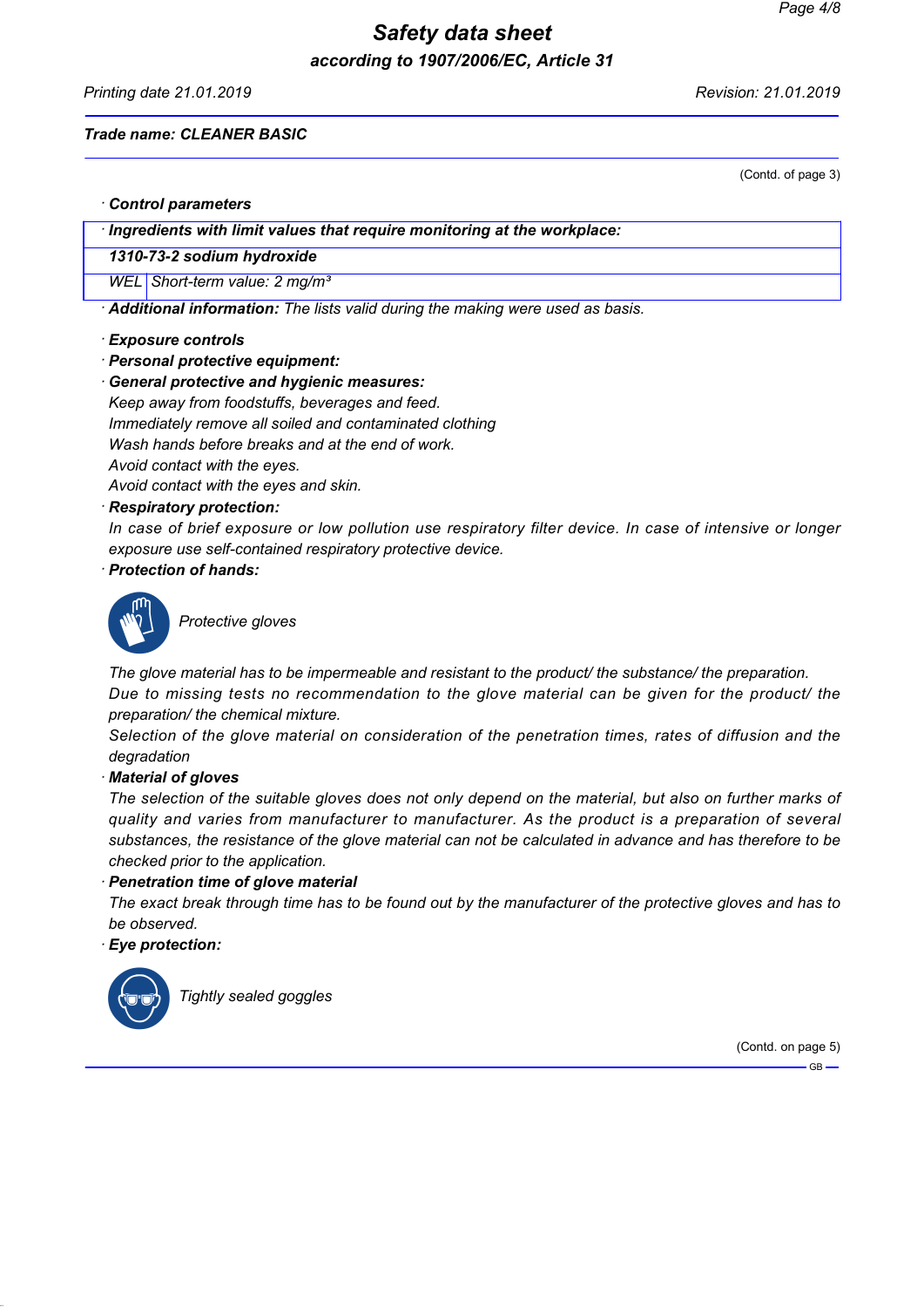Printing date 21.01.2019 Revision: 21.01.2019

### Trade name: CLEANER BASIC

(Contd. of page 4)

| 9 Physical and chemical properties                     |                                               |  |  |  |  |
|--------------------------------------------------------|-----------------------------------------------|--|--|--|--|
| Information on basic physical and chemical properties  |                                               |  |  |  |  |
| <b>General Information</b>                             |                                               |  |  |  |  |
| Appearance:                                            |                                               |  |  |  |  |
| Form:                                                  | <b>Fluid</b>                                  |  |  |  |  |
| Colour:                                                | According to product specification            |  |  |  |  |
| Odour:                                                 | <b>Odourless</b>                              |  |  |  |  |
| <b>Odour threshold:</b>                                | Not determined.                               |  |  |  |  |
| · pH-value at 20 °C:                                   | $>13$                                         |  |  |  |  |
| Change in condition                                    |                                               |  |  |  |  |
| <b>Melting point/freezing point:</b>                   | Undetermined.                                 |  |  |  |  |
| Initial boiling point and boiling range: Undetermined. |                                               |  |  |  |  |
| · Flash point:                                         | Not applicable.                               |  |  |  |  |
| · Flammability (solid, gas):                           | Not applicable.                               |  |  |  |  |
| Decomposition temperature:                             | Not determined.                               |  |  |  |  |
| · Auto-ignition temperature:                           | Product is not selfigniting.                  |  |  |  |  |
| <b>Explosive properties:</b>                           | Product does not present an explosion hazard. |  |  |  |  |
| <b>Explosion limits:</b>                               |                                               |  |  |  |  |
| Lower:                                                 | Not determined.                               |  |  |  |  |
| <b>Upper:</b>                                          | Not determined.                               |  |  |  |  |
| · Vapour pressure:                                     | Not determined.                               |  |  |  |  |
| Density at 20 °C:                                      | $1.02$ g/cm <sup>3</sup>                      |  |  |  |  |
|                                                        | Not determined.                               |  |  |  |  |
| · Relative density                                     | Not determined.                               |  |  |  |  |
| · Vapour density                                       | Not determined.                               |  |  |  |  |
| · Evaporation rate                                     | Not determined.                               |  |  |  |  |
| · Solubility in / Miscibility with                     |                                               |  |  |  |  |
| water:                                                 | Not miscible or difficult to mix.             |  |  |  |  |
| · Partition coefficient: n-octanol/water:              | Not determined.                               |  |  |  |  |
| · Viscosity:                                           |                                               |  |  |  |  |
| Dynamic:                                               | Not determined.                               |  |  |  |  |
| Kinematic:                                             | Not determined.                               |  |  |  |  |
| · Solvent content:                                     |                                               |  |  |  |  |
| VOC (EC)                                               | 0.00%                                         |  |  |  |  |
| <b>Other information</b>                               | No further relevant information available.    |  |  |  |  |
|                                                        | (Contd. on page 6)                            |  |  |  |  |

 $\overline{\phantom{0}}$  GB  $\overline{\phantom{0}}$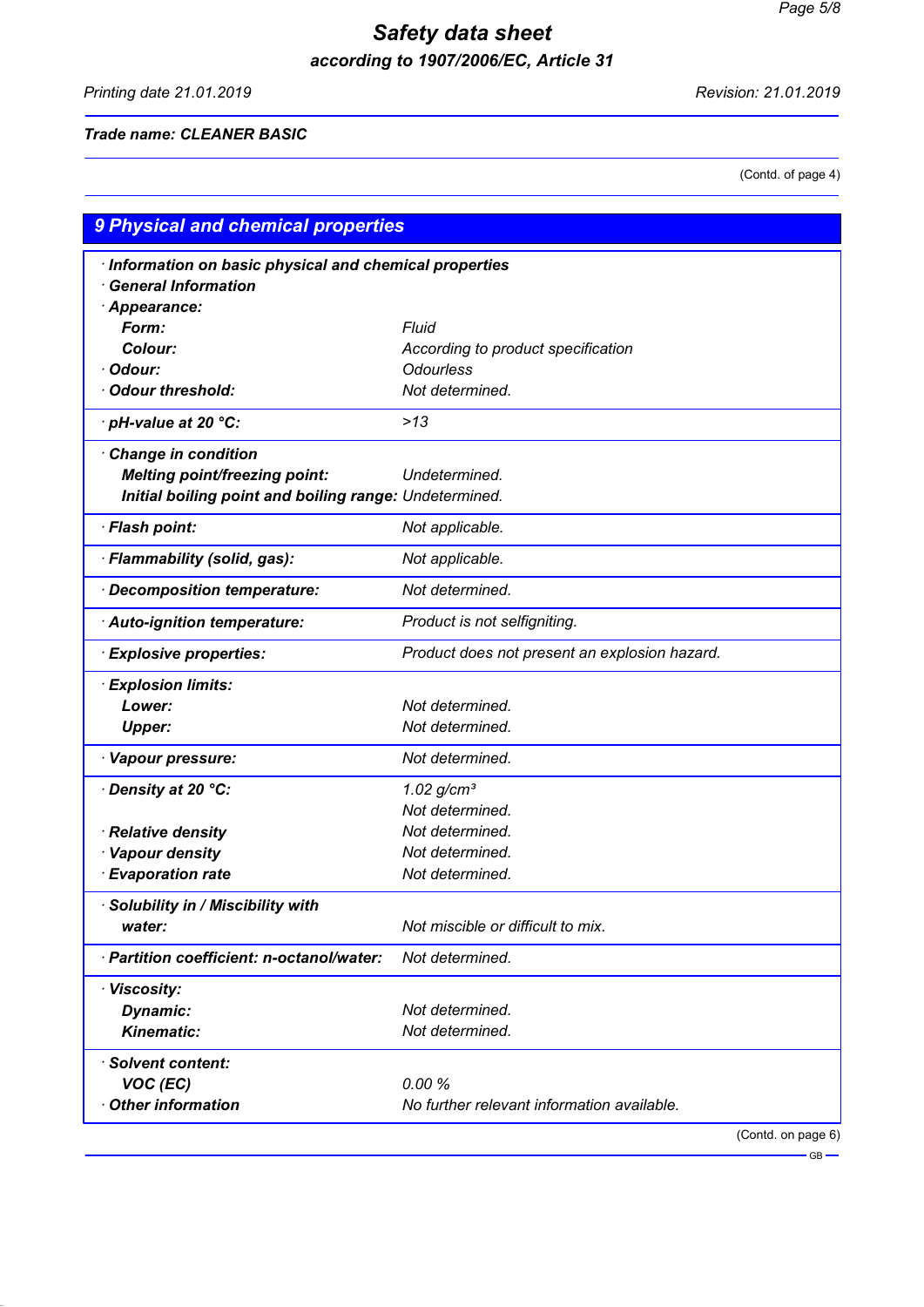Printing date 21.01.2019 Revision: 21.01.2019

#### Trade name: CLEANER BASIC

(Contd. of page 5)

## 10 Stability and reactivity

- · Reactivity No further relevant information available.
- · Chemical stability
- · Thermal decomposition / conditions to be avoided:
- No decomposition if used according to specifications.
- · Possibility of hazardous reactions No dangerous reactions known.
- · Conditions to avoid No further relevant information available.
- · Incompatible materials: No further relevant information available.
- · Hazardous decomposition products: No dangerous decomposition products known.

## 11 Toxicological information

- · Information on toxicological effects
- · Acute toxicity Based on available data, the classification criteria are not met.
- · Primary irritant effect:
- · Skin corrosion/irritation
- Causes severe skin burns and eye damage.
- · Serious eye damage/irritation Causes serious eye damage.
- · Respiratory or skin sensitisation Based on available data, the classification criteria are not met.
- · CMR effects (carcinogenity, mutagenicity and toxicity for reproduction)
- · Germ cell mutagenicity Based on available data, the classification criteria are not met.
- · Carcinogenicity Based on available data, the classification criteria are not met.
- · Reproductive toxicity Based on available data, the classification criteria are not met.
- · STOT-single exposure Based on available data, the classification criteria are not met.
- · STOT-repeated exposure Based on available data, the classification criteria are not met.
- · Aspiration hazard Based on available data, the classification criteria are not met.

## 12 Ecological information

- · Toxicity
- · Aquatic toxicity: No further relevant information available.
- · Persistence and degradability No further relevant information available.
- · Behaviour in environmental systems:
- · Bioaccumulative potential No further relevant information available.
- · Mobility in soil No further relevant information available.
- · Additional ecological information:
- · General notes:

Water hazard class 3 (German Regulation) (Self-assessment): extremely hazardous for water

Do not allow product to reach ground water, water course or sewage system, even in small quantities. Must not reach sewage water or drainage ditch undiluted or unneutralised.

Danger to drinking water if even extremely small quantities leak into the ground.

Rinse off of bigger amounts into drains or the aquatic environment may lead to increased pH-values. A high pH-value harms aquatic organisms. In the dilution of the use-level the pH-value is considerably reduced, so that after the use of the product the aqueous waste, emptied into drains, is only low waterdangerous.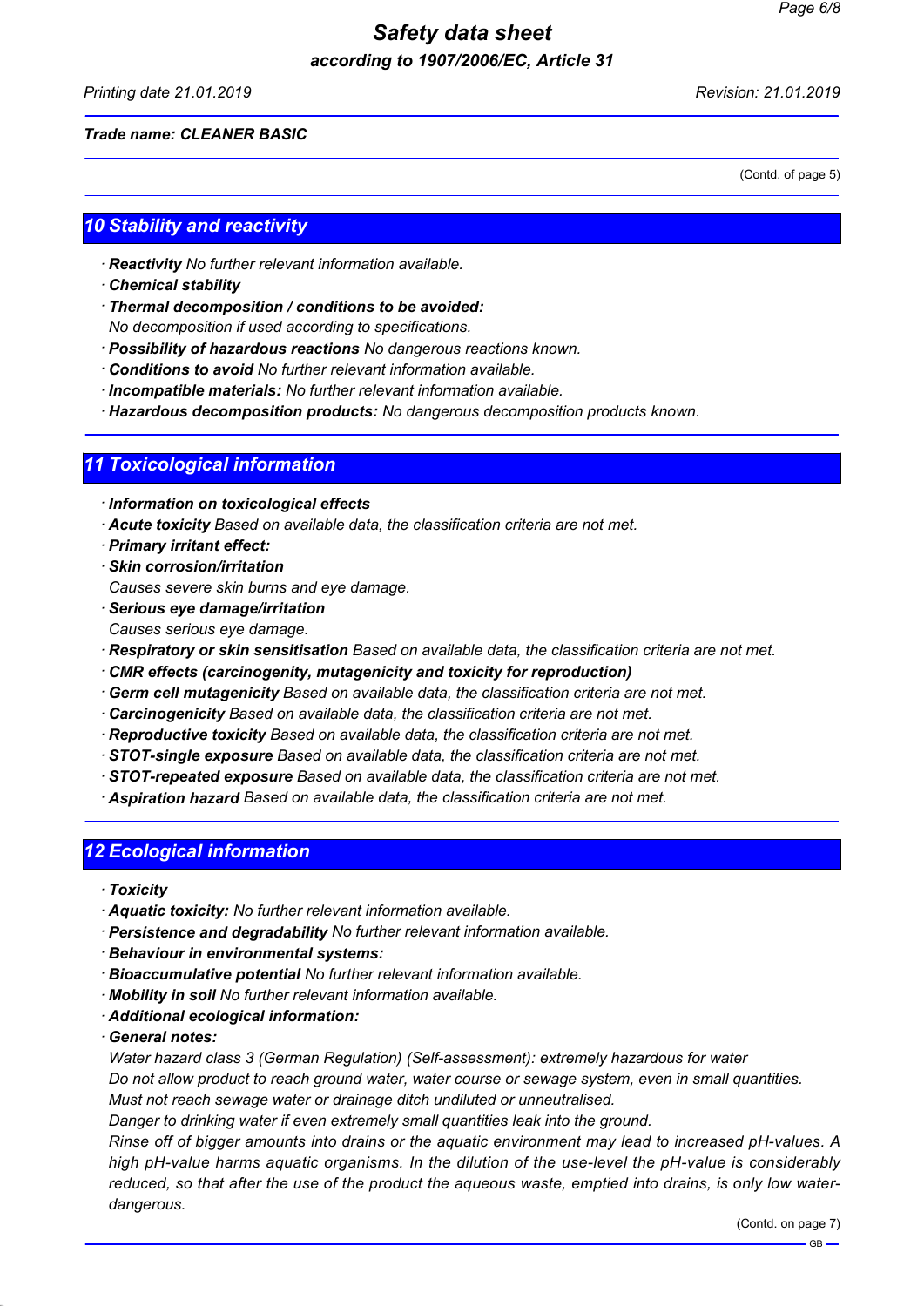Printing date 21.01.2019 **Printing date 21.01.2019** 

(Contd. of page 6)

#### Trade name: CLEANER BASIC

· Results of PBT and vPvB assessment

· PBT: Not applicable.

· vPvB: Not applicable.

· Other adverse effects No further relevant information available.

## 13 Disposal considerations

· Waste treatment methods

· Recommendation

Must not be disposed together with household garbage. Do not allow product to reach sewage system.

· European waste catalogue

HP 8 Corrosive

· Uncleaned packaging:

· Recommendation: Disposal must be made according to official regulations.

| <b>14 Transport information</b>                   |                                       |
|---------------------------------------------------|---------------------------------------|
| · UN-Number                                       |                                       |
| · ADR, IMDG, IATA                                 | <b>UN1824</b>                         |
| · UN proper shipping name                         |                                       |
| $·$ ADR                                           | <b>1824 SODIUM HYDROXIDE SOLUTION</b> |
| · IMDG, IATA                                      | SODIUM HYDROXIDE SOLUTION             |
| Transport hazard class(es)                        |                                       |
| · ADR, IMDG, IATA                                 |                                       |
|                                                   |                                       |
| · Class                                           | 8 Corrosive substances.               |
| · Label                                           | 8                                     |
| · Packing group                                   |                                       |
| · ADR, IMDG, IATA                                 | III                                   |
| <b>Environmental hazards:</b>                     | Not applicable.                       |
| · Special precautions for user                    | Warning: Corrosive substances.        |
| Danger code (Kemler):                             | 80                                    |
| · EMS Number:                                     | $F-A, S-B$                            |
| · Segregation groups                              | <b>Alkalis</b>                        |
| · Stowage Category                                | A                                     |
| · Segregation Code                                | SG35 Stow "separated from" acids.     |
| Transport in bulk according to Annex II of Marpol |                                       |
| and the IBC Code                                  | Not applicable.                       |
|                                                   | (Contd. on page 8)                    |